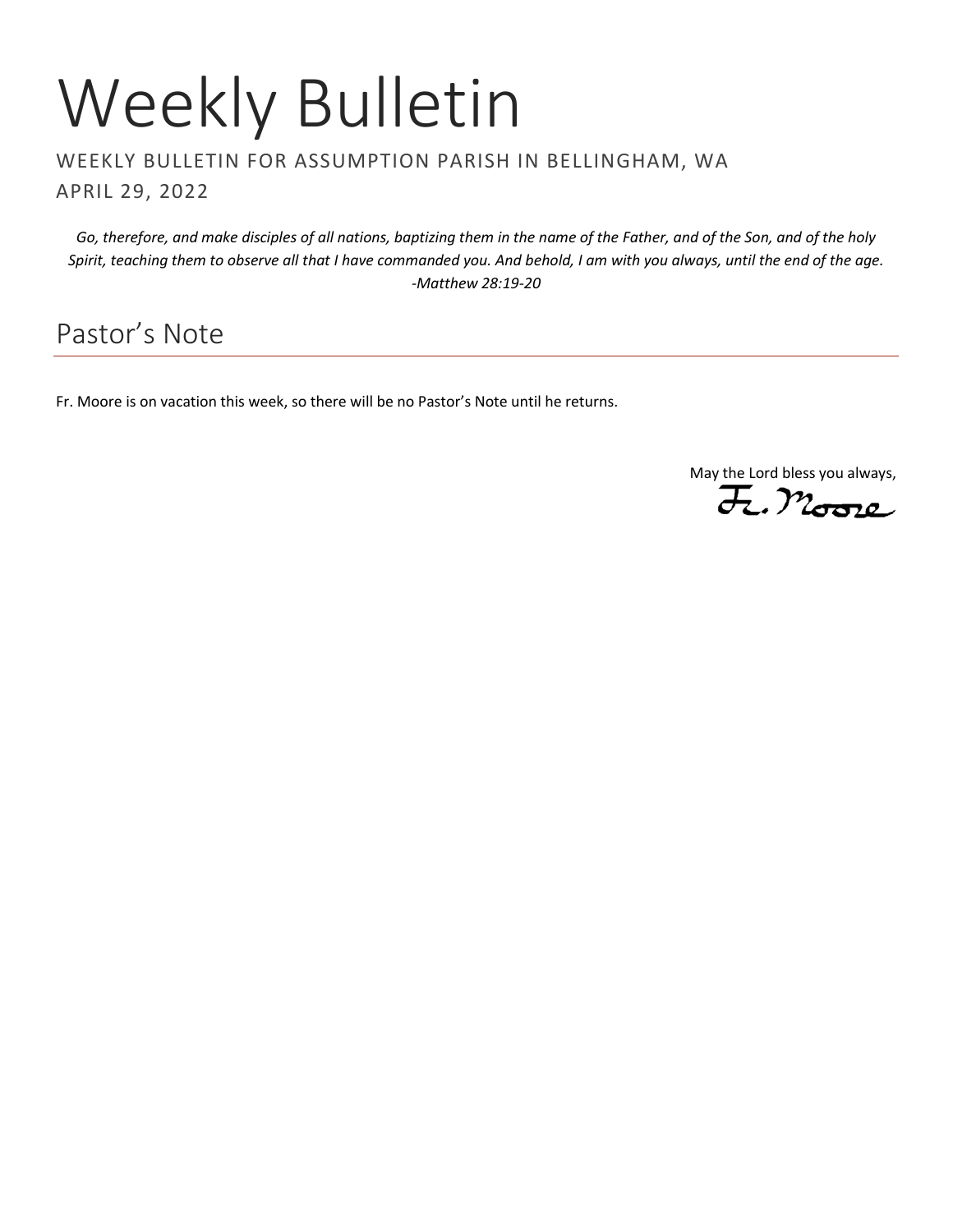### May is Mental Health Awareness Month

St. James Cathedral's Mental Health Wellness Ministry and the Archdiocese of Seattle Mental Health Ministry are sponsoring Wellness Wednesdays, a monthly educational forum featuring professionals from various mental health disciplines speaking on topics of interest.

#### To Register: [Click Here](https://archseattle.org/ministries/outreach-ministries/mental-health-ministry/wellness-wednesdays/)

Zoom link to join:<https://seattlearch-org.zoom.us/j/87157205880>

## Stewardship & Development Department Changes

Victor Mitre recently resigned from his position as the executive director of Stewardship and Development. In the interim, Steve Homiack will be leading the team.

### Steubenville Northwest Conference

Reserve a spot for your youth to travel to and from the Spokane conference on a charter bus. Buses depart July 28. Travel occurs from St. Stephen the Martyr Parish in Renton and St. Michael Parish in Olympia. Click here to learn more about the bus [charter](https://archseattle.org/event/steubenville-northwest-youth-conference/) and [Steubenville Northwest Conference.](https://steubenvilleconferences.com/events/nw/)

# Parish News

### Mass Cancelation

Next Tuesday May 3, the 5:30 p.m. mass is canceled. Fr. Moore and our substitute priest along with many other priests will be attending the Mass of Episcopal Ordination for the Most Reverend Frank Schuster as Auxiliary Bishop of Seattle. You are welcome to watch the livestream at 2 p.m. [Facebook](https://www.facebook.com/ArchdioceseofSeattle) and [Vimeo.](https://vimeo.com/event/1972886)

## Annual Catholic Appeal begins

As we do every year at this time, we are kicking off The Annual Catholic Appeal. This is our opportunity to support the Archdiocesan campaign that allows us to do together what one parish can't do alone. The theme this year is "Together We Can be Christ to Others." Archbishop Etienne sent out an in-depth letter this week to all parishioners regarding the church's mission and how the Appeal supports him in that mission. In a couple of weeks, Fr. Moore will speak about our parish's support of the Appeal. Our goal this year is to raise \$90,914. Any money received beyond that goal comes back to our parish.

Envelopes are available in the Gathering Space. Please take one home and consider giving to The Annual Catholic Appeal this year. You can also contribute directly by clicking [here](http://archseattle.org/giveaca) or using the link on our website[, www.assumption.org.](http://www.assumption.org/) Thank you!

### PREPARES - Volunteers needed

PREPARES provides support services to families in need from conception though the child's fifth birthday. If you would like to become a PREPARES Volunteer or learn more about PREPARES please come to the Stafford room at Assumption Church, on May 4th at 1:30 p.m.

For more information contact Kathy Kelso [kkelso6716@comcast.net](mailto:kkelso6716@comcast.net)

## Living and Celebrating Our Christian Discipleship

On April 30 and May 1 at our Ministry Fair, and again in mid-August when we celebrate Mary's Assumption into Heaven, we are reminded that all we do in response to God's gracious call is a discipleship response. Over and above the concept of volunteering, we are called to faithfully respond, as did Mary, to God's Word, calling us to life and service. In scripture we hear the Blessed Virgin Mary's voice proclaim, in response to God's holy angel: *"Behold, I am the handmaid of the lord. May it be done to me according to your word." (Luke 1:38)* And with this "fiat", this "let it be", Mary became the mother of our Lord and the first Christian disciple. Pope Paul VI stated eloquently: *"Mary is held up as an example to the*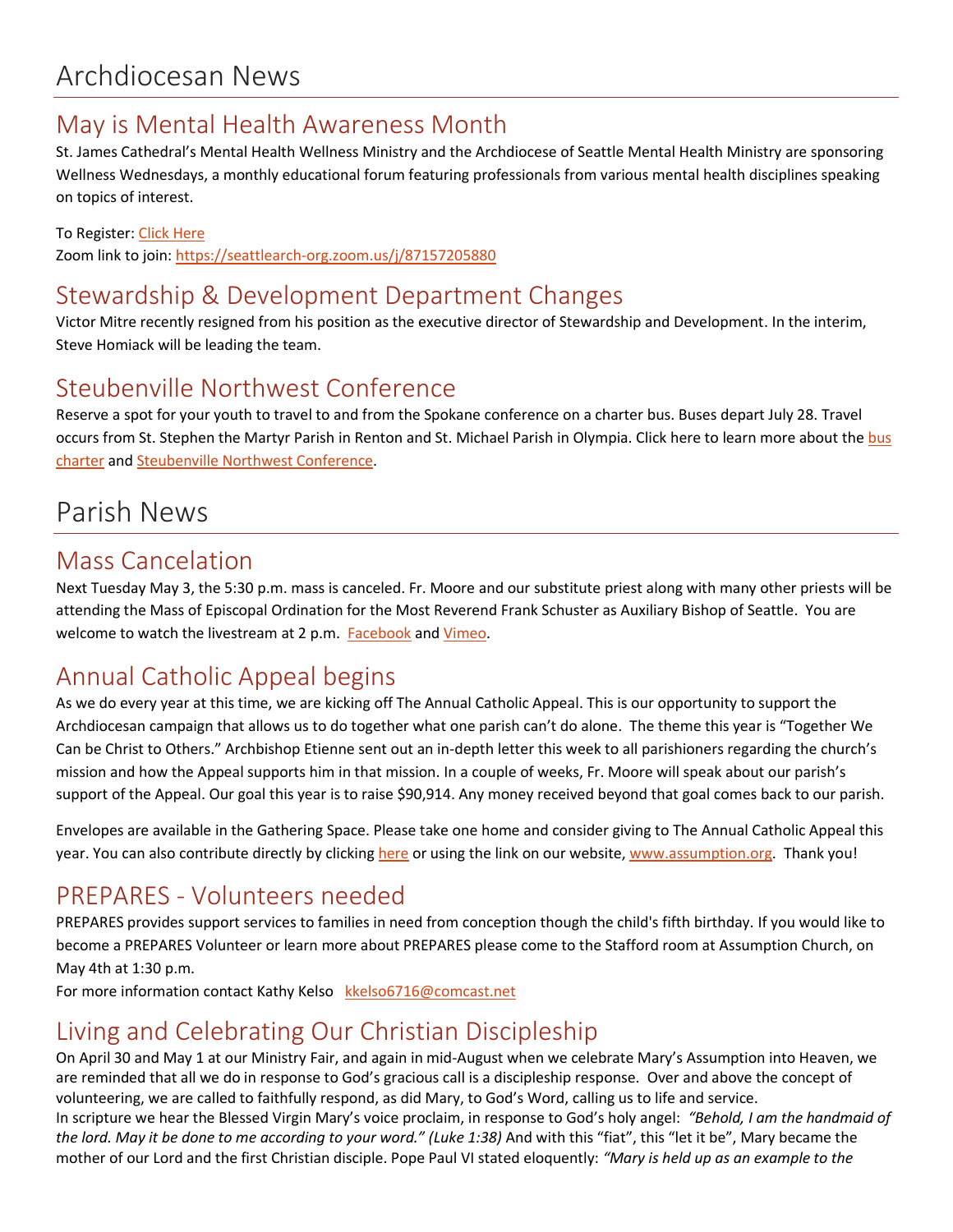*faithful for the way in which, in her own particular life, she fully and responsibly accepted the word of God and did it...She is worthy of imitation because she was the first and most perfect of Christ's disciples."*

May God perfect the good work he has begun in us and make us worthy disciples of our Awesome God, Father, Son, and Holy Spirit! See you at the Fair!

## Rosary & the Ministry Fair - Come pray the rosary for Ukraine

We will be praying the rosary for Ukraine during the Ministry Fair on Saturday April 30th after the 5 o'clock Mass in the Gym. Please come and join us in prayer.

## The Laudato Si Action Platform - A Vatican Initiative

Join with the Assumption Creation Care Ministry to explore how to use the Vatican Laudato Si' Action Platform to respond to the pope's urgent challenge to protect the earth, our common home. Our focus will be on practical ways individuals and families\* can participate in this plan. Older children are welcome to attend.

Saturday, May 14th 9:00-11:00 a.m. Church of the Assumption – Gymnasium 2116 Cornwall Avenue, Bellingham, WA RSVP to Nettie Post [@nettie.p@comcast.net o](mailto:@nettie.p@comcast.net)r call 360-526-2113

## School News

## Ellen Anderson Fun Run

The annual Ellen Anderson Fun Run will be held this Thursday, May 5<sup>th</sup> as a fundraiser for the Parent-Teacher Club (PTC) and a chance for students (and parents) to do their laps around the school. Last year, the fund raised over \$25,000 in sponsorships and pledges for the PTC. Thank you to our chairs this year, Melissa Hanson and Eloisa Townsend.

## Upcoming

### Events

- **Saturday, Apr. 30**
	- o 12:15 pm Community Meal
		- o 6:00 pm Ministry Fair, Gym
- **Sunday, May 1**
	- o 9:00 am Ministry Fair/Coffee Hour, Gym
	- o 11:00 am Ministry Fair/Coffee Hour, Gym
- **Wednesday, May 4**
	- o 11:30 am Funeral Mass (Patty Huntley)
- **Thursday, May 5**
	- o 10:30 am Funeral Mass (Camille Palmerino)
- **Saturday, May 7**
	- o 4:00 pm Rosary Prayer, Church
- **Sunday, May 8 (Mother's Day)**
	- o 9:00 am Coffee Hour, Gym
	- o 11:00 am Coffee Hour, Gym

### Sanctuary Lamp Candle

**This week the candle burns for:** Kay Stommes

### Intentions

- **Saturday, Apr. 30**
	- o 5:00 pm, David Siden, RIP
- **Sunday, May 1**
	- o 8:00 am, Pro Populo
	- o 10:00 am, Celina Vergel De Dion, SI
	- o 12:30 pm, Emilee Perez Ramirez, SI
- **Wednesday, May 4**
	- o 7:15 am, Roger Zedlyk, RIP
- **Thursday, May 5**
	- o 7:15 am,
- **Friday, Feb 6**
	- o 8:15 am, Aliva Cacnio, RIP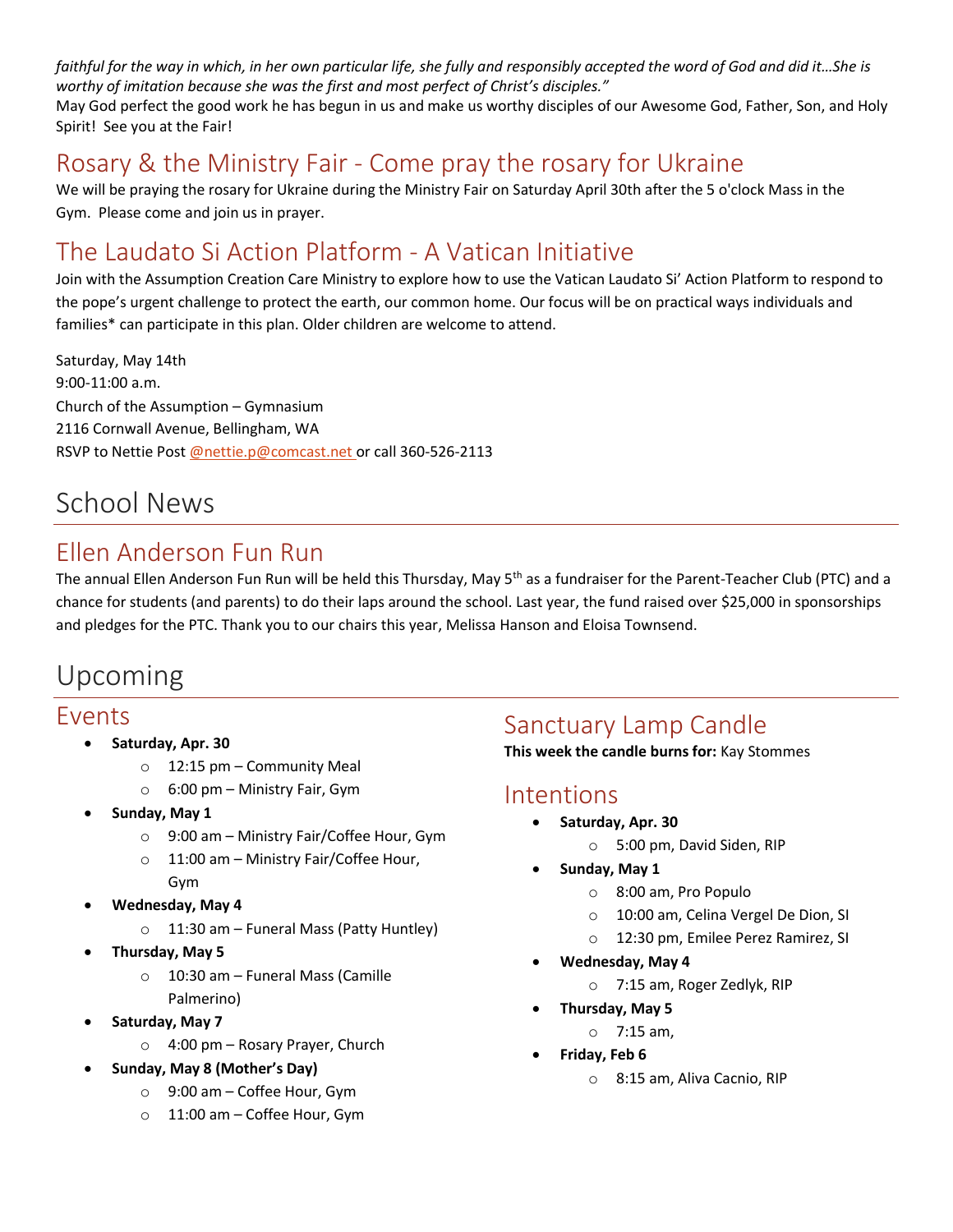# Boletín semanal

BOLETÍN SEMANAL DE LA PARROQUIA DE LA ASUNCIÓN EN BELLINGHAM, WA 29 DE ABRIL DE 2022

*Vayan, pues, y hagan discípulos de todas las naciones, bautizándolos en el nombre del Padre y del Hijo y del Espíritu Santo, enseñándoles a guardar todo lo que les he mandado; y ¡recuerden! Yo estoy con ustedes todos los días, hasta el fin del mundo. -Mateo 28, 19-20*

## Nota del Pastor

El P. Moore está de vacaciones esta semana, por lo que no habrá nota del pastor hasta que regrese.

Bendiciones en el Señor,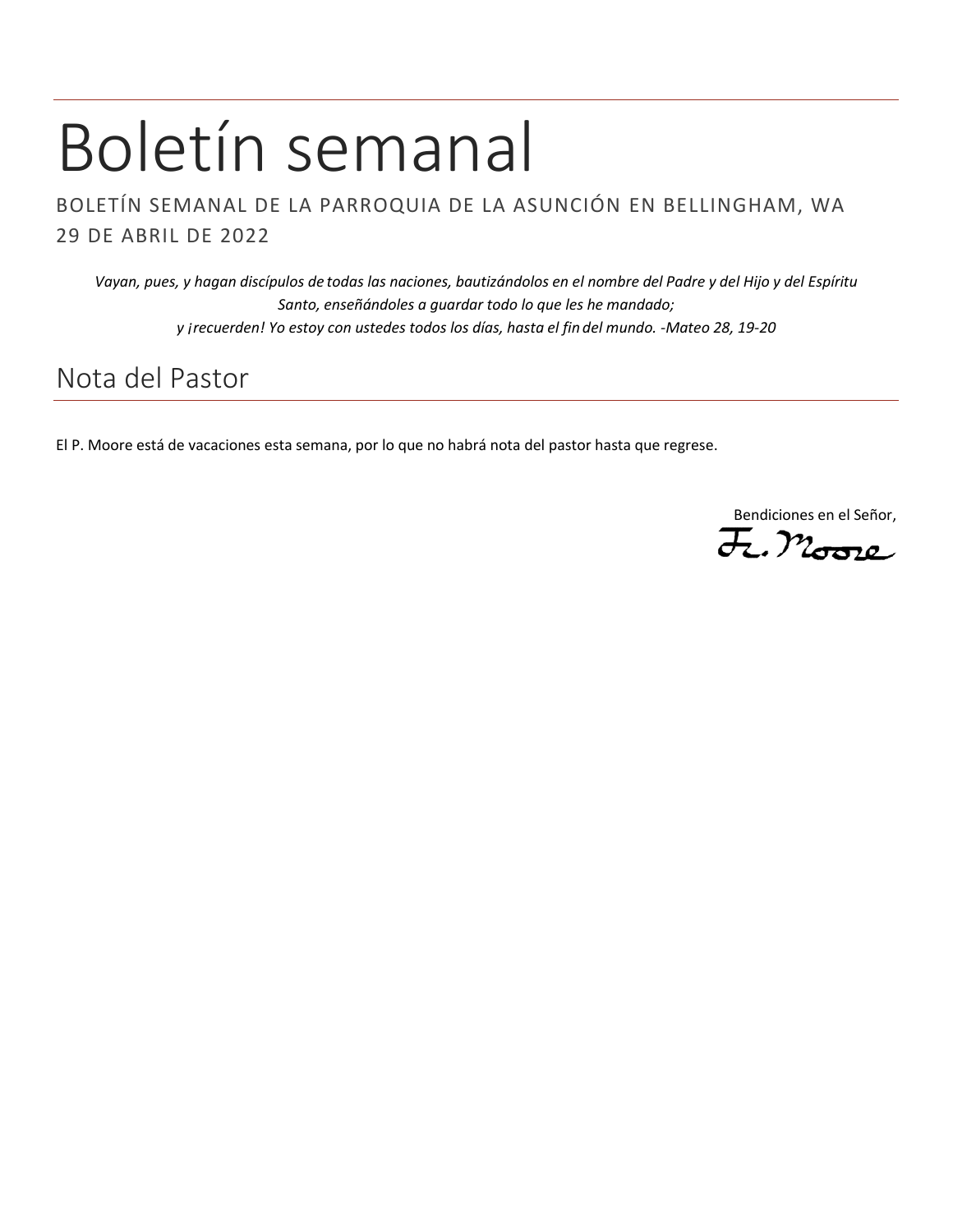## Cambios en el Departamento de Administración y Desarrollo

Victor Mitre renunció recientemente a su cargo como director ejecutivo de Stewardship and Development. Mientras tanto, Steve Homiack liderará el equipo.

### Conferencia del Noroeste de Steubenville

Reserve un lugar para que su juventud viaje hacia y desde la conferencia de Spokane en un autobús chárter. Los autobuses salen el 28 de julio. El viaje ocurre desde la parroquia de San Esteban mártir en Renton y la parroquia de San Miguel en Olimpia. Haga clic aquí para obtener más información sobr[e el chárter de autobuses](https://archseattle.org/event/steubenville-northwest-youth-conference/) (en inglés) y la Conferencia del Noroeste [de Steubenville](https://steubenvilleconferences.com/events/nw/) (en inglés).

### Revista virtual para el Ministerio Hispano, edición de primavera. Hacer [clic](https://seattlearch.box.com/s/pc1rrmtb873jidudggx46xt0z6wgqlhv) aquí para leer.

## Noticias Parroquiales

### Cancelación de Misa

El próximo martes 3 de mayo, a las 5:30 p.m. se cancela la misa. El P. Moore y nuestro sacerdote sustituto junto con muchos otros sacerdotes asistirán a la Misa de Ordenación Episcopal para el Reverendísimo Frank Schuster como Obispo Auxiliar de Seattle. Le invitamos a ver la transmisión en vivo a las 2 p.m. [Facebook](https://www.facebook.com/ArchdioceseofSeattle) [y Vimeo.](https://vimeo.com/event/1972886)

### Comienza la Campaña Católica Anual

Como lo hacemos todos los años en este momento, estamos iniciando la Campaña Católica Anual. Esta es nuestra oportunidad de apoyar la campaña arquidiocesana que nos permite hacer juntos lo que una parroquia no puede hacer sola. El tema de este año es "Juntos podemos ser Cristo para los demás". El arzobispo Etienne envió una carta en profundidad esta semana a todos los feligreses con respecto a la misión de la iglesia y cómo el Llamamiento lo apoya en esa misión. En un par de semanas, el P. Moore hablará sobre el apoyo de nuestra parroquia a la Apelación. Nuestro objetivo este año es recaudar \$90,914. Cualquier dinero recibido más allá de esa meta regresa a nuestra parroquia.

Los sobres están disponibles en el Espacio de Reunión. Por favor, llévese uno a casa y considere donar a The Annual Catholic Appeal este año. También puede contribuir directamente haciendo clic [aquí](https://archseattle.org/dar-y-servir/oportunidades-para-dar/peticion-catolica-anual/2022-aca-proximamente/?lang=es) o utilizando el enlace en nuestro sitio web, [www.assumption.org](http://www.assumption.org/) .jGracias!

### PREPARA - Se necesitan voluntarios

PREPARES proporciona servicios de apoyo a las familias necesitadas desde la concepción hasta el quinto cumpleaños del niño. Si desea convertirse en un voluntario de PREPARES u obtener más información sobre PREPARES, venga a la sala Stafford en la iglesia de Asunción , el 4 de mayo a la 1:30 p.m.

Para obtener más información, póngase en contacto con Kathy Kels[o kkelso6716@comcast.net](mailto:kkelso6716@comcast.net)

## Vivir y celebrar nuestro discipulado cristiano

El 30 de abril y el 1 de mayo en nuestra Feria del Ministerio, y nuevamente a mediados de agosto, cuando celebramos la Asunción de María al Cielo, se nos recuerda que todo lo que hacemos en respuesta al llamado misericordioso de Dios es una respuesta de discipulado. Más allá del concepto de voluntariado, estamos llamados a responder fielmente, como lo hizo María, a la Palabra de Dios, llamándonos a la vida y al servicio. En las Escrituras escuchamos la voz de la Santísima Virgen María proclamar, en respuesta al santo ángel de Dios: "*He aquí, yo soy la esclava del señor. Que se me haga de acuerdo con tu palabra". (Lucas 1:38) Y con este "fíat", este "déjalo ser"*, María se convirtió en la madre de nuestro Señor y la primera